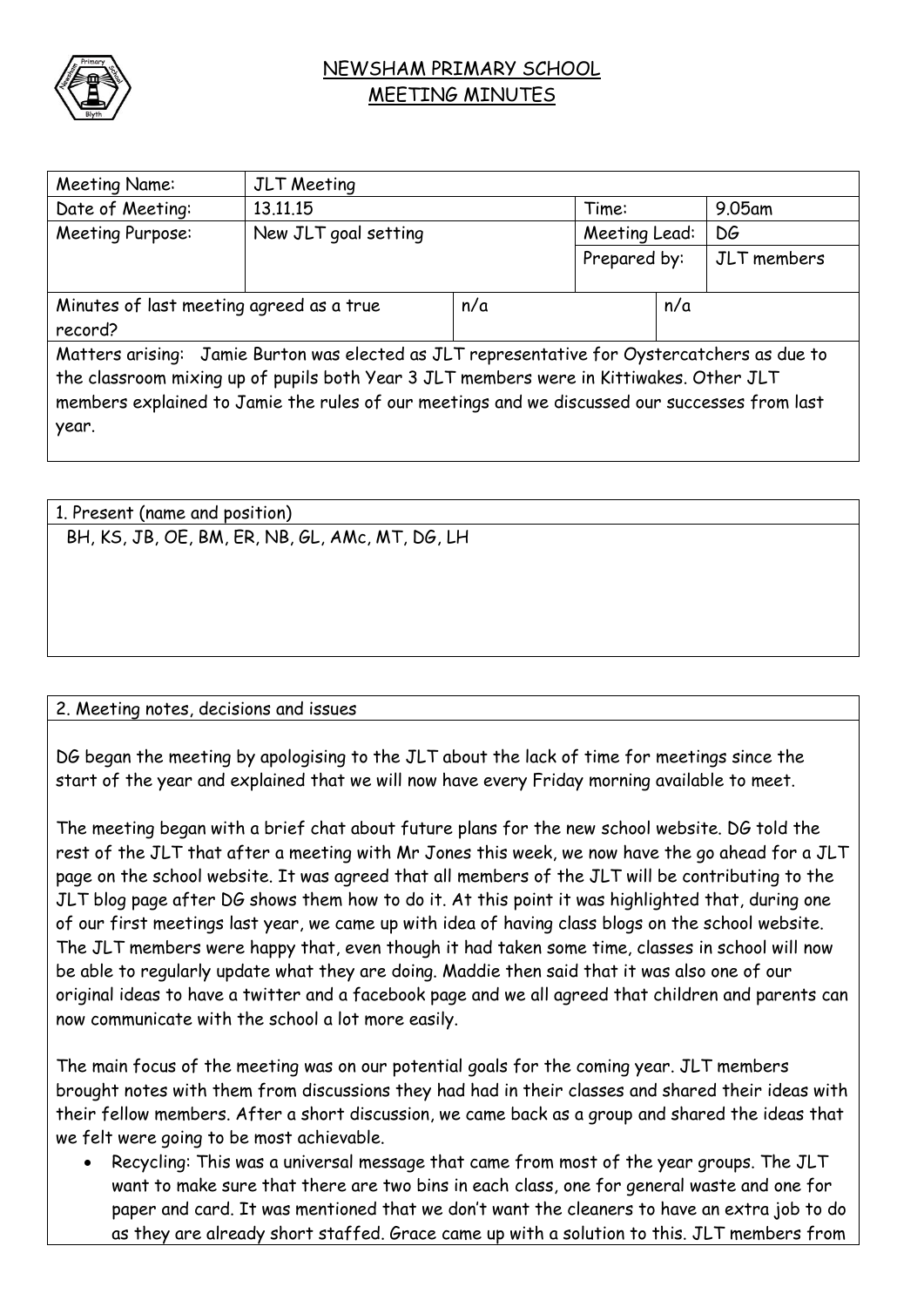each class can collect the recycling 10 minutes before the end of the day and take it to a designated point for it all to be housed. This location was not decided and DG said he would discuss this further with Mrs Armstrong and Mr Jones. Suggestions were somewhere on the deck or by the year 3/4 and 5/6 doors.

- The next thing which all JLT members were in agreeance with was that the water fountain needs to be mended. The water is coming out incredibly slowly and the queues are getting longer. People are putting their mouths around the tap and Abbie suggested their might need to be a Hygiene talk to the whole school. Nicole said the time spent waiting for the water at the water fountain is wasting learning time and the other JLT members agreed saying that children get into trouble for 'spending too much time' at the water fountain but at the minute it can't be helped.
- A bin on the top yard especially for mornings so that litter isn't left on the yard. It was mentioned that if we were able to fund it then we could have our JLT logo on it.
- Liam said that he felt there should be more equipment made available for KS1 on the yard. He said that something similar to the trim trail could be built onto part of the field and that would give more room for the children to play as the bottom yard is very crowded. Other JLT members agreed and Eve said it should be something for all ages and that it could be used when they are allowed on the field.
- Bethany said that if there was a soft path built from the end of the trim trail on to the yard, it could mean that even when the grass is wet that the children could still play on it, again giving more space.
- Lunchtime: The year 5 and 6 members of the JLT said that the tables were too small and they struggle to get four trays on the table. They also felt they should have metal cutlery and new cups as they find it difficult to use the plastic knives and forks that the younger children use.
- School Boat The JLT were desperate for this to be used as a practical thing instead of what it is now. One suggested idea was to have a shack / cabin on the boat with a lock on it which could house all of the outdoor play equipment which would avoid some of the congestion at the year 5/6 door.

The JLT members finished off by saying they really want to have special pin badges with the JLT logo on so they can be worn every day and the other children in school know who they are.

The meeting ended here and DG will be collecting in all of the notes next week to take to Mr Jones and Mrs Armstrong to discuss how will move some of these ideas forward.

The JLT have now got to ask their classes what they would like to see on our page of the website.

Actions from previous meetings

N/A